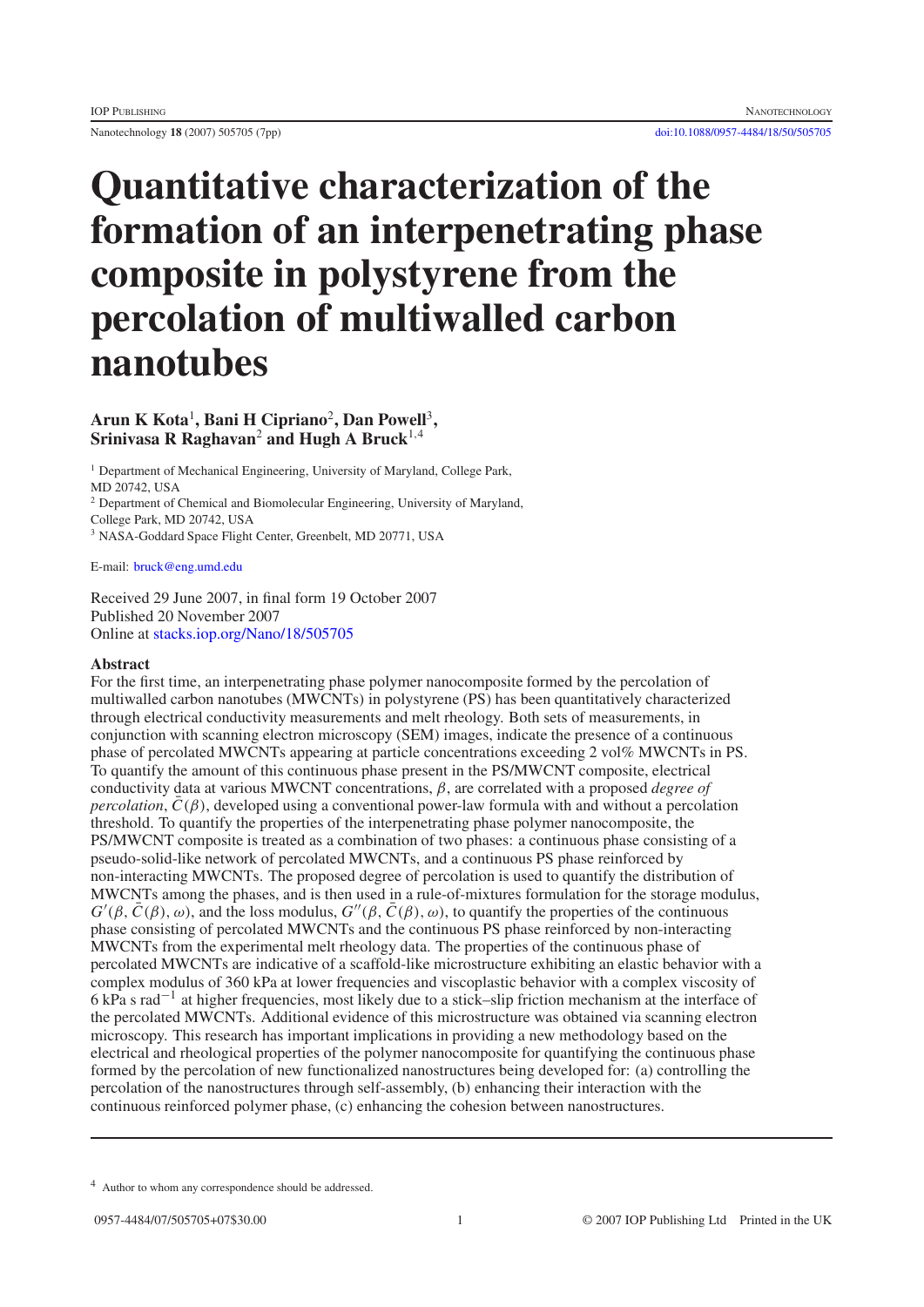#### **1. Introduction**

Polymer composites based on carbon nanotubes (CNTs) are attracting attention due to their remarkable mechanical, thermal and electrical properties. The high aspect ratio of CNTs allows property enhancement at lower concentrations [\[1\]](#page-6-0) as compared to conventional particles such as carbon black or nanoclays. Our motivation for this work is the potential use of polymer/CNT composites as conductive, strong, and yet lightweight materials in the civilian space arena. In our study, we employ multiwalled carbon nanotubes (MWCNTs), which are 50–200 nm in diameter, and are available at desirable quantities at an affordable cost. We add these particles to polystyrene (PS), a commodity plastic that is useful for applications such as radiation shielding, due to its relatively high content of hydrogen. The resulting PS/MWCNT composites are processed from solution and characterized for their rheological properties, electrical conductivity, and microstructure. Together, these techniques provide insight into the nanoscale structure and organization of the MWCNTs in the PS matrix.

PS/CNT composites have been studied recently by a few authors. Qian *et al* [\[1,](#page-6-0) [2\]](#page-6-1) fabricated PS/MWCNT films by solvent evaporation and reported a 42% increase in the elastic modulus due to the particles. Thostenson *et al* [\[3\]](#page-6-2) utilized solvent evaporation followed by microscale twin screw extrusion to obtain highly aligned PS/MWCNT films that exhibited a 49% increase in elastic modulus. Andrews *et al* [\[4\]](#page-6-3) produced PS/MWCNT composites via melt mixing and reported a good dispersion with an electrical percolation at 0.25 vol%. Safadi *et al* [\[5\]](#page-6-4) prepared PS/MWCNT films via spin casting and reported a transformation from insulating to conducting and a 100% increase in the tensile modulus at 5 wt%. Finally, Mitchell *et al* [\[6\]](#page-6-5) added functionalized singlewall carbon nanotubes (SWCNTs) to PS and studied the melt rheology of the composites. They demonstrated the presence of a percolated network of SWCNTs at concentration exceeding 1.5 wt%.

Previously, we conducted a thorough melt rheology study of PS/MWCNT composites and compared the effects of solvent processing on the electrical and rheological percolation [\[7\]](#page-6-6). Similar systematic rheological studies have also been conducted, however, for MWCNT composites based on polycarbonate (PC) [\[8,](#page-6-7) [9\]](#page-6-8), polyethylene (PE) [\[10\]](#page-6-9), and polymethylmethacrylate (PMMA) [\[11\]](#page-6-10). In earlier works, the increase in electrical conductivity [\[11–16\]](#page-6-10) and rheological parameters [\[11–13,](#page-6-10) [17\]](#page-6-11) of polymer/CNT composites were each reported or modeled independently as a function of the particle percolation. However, to the best of our knowledge, there were no reports of a physical and quantitative relationship between the increase in electrical conductivity and rheological parameters, both of which fundamentally depend on the extent of particle percolation.

In this paper, for the first time, an interpenetrating phase polymer nanocomposite formed by the percolation of MWCNTs in PS/MWCNT composites is quantitatively characterized. This is accomplished by treating the PS/MWCNT composite as a combination of two phases: a continuous PS phase reinforced by non-interacting MWCNTs, and a continuous phase consisting of the pseudo-solidlike network of percolated MWCNTs. The distribution of

MWCNTS among the continuous phases is determined from the degree of percolation of MWCNTs correlated with powerlaw fits of the electrical conductivity with and without a percolation threshold. Subsequently, the dynamic rheological properties (the storage modulus and loss modulus) of the PS/MWCNT composites are interpreted as a function of the degree of percolation, in addition to the concentration of MWCNTs and frequency. This allows determination of the properties of the reinforced PS phase and the percolated MWCNT phase independently.

### **2. Experimental methods**

A commercial polydisperse PS (molecular weight ∼150 000, polydispersity  $\sim$ 2.73, density  $\sim$ 1.04 g cm<sup>-3</sup>) was used in this work from Nova Chemicals, and vapor grown, graphitized MWCNTs (diameter  $\sim$ 50–200 nm, length  $\sim$ 5–10  $\mu$ m, density  $\sim$ 0.6 g cm<sup>-3</sup>) were used from the University of Kentucky, Lexington, KY (see figure  $4(a)$  $4(a)$ ). The solvent, tetrahydrofuran (THF), was obtained from Fisher Scientific. PS/MWCNT composites were prepared by a solvent evaporation method. A dispersion of 5 wt% MWCNTs in THF was sonicated in an ultrasonic bath (VWR 75D) with occasional stirring. The dispersion of MWCNTs was added to a PS solution in the same solvent. The mixture was stirred and sonicated in a closed beaker alternately every 30 min for at least 6 h. As noted in an earlier work [\[12\]](#page-6-12), it was observed that periodic addition of solvent produced better dispersion. The composite was obtained by solvent evaporation and dried for 12–24 h in a vacuum oven at  $50^{\circ}$ C to remove the residual solvent. The dried composite was hot pressed into a disc of 2.5 cm diameter and 5 mm thickness at a temperature of 170 °C. Samples with 0, 0.01, 0.03, 0.05 and 0.07 mass fractions of MWCNTs in PS were prepared by this method.

The electrical conductivity of the composites was measured by a two-point probe technique in accordance with ASTM D4496. Samples of a known cross-sectional area and thickness were placed between copper electrodes and the DC resistance was measured using an Agilent 34401A precision digital multimeter. The measurements were made after the multimeter displayed a steady value, typically in 15 s. The surfaces of the sample in contact with the electrodes were coated with silver paint in order to reduce discrepancies arising from microroughness. It was ensured that the surface area of the electrodes exceeded the cross-sectional area of the discs.

Dynamic rheological measurements were performed on a Rheometrics RDAIII rheometer using 2.5 cm parallel plates. The melt rheology was done under a nitrogen atmosphere at a temperature of 190 ℃ with a gap of about 1 mm between the plates. The storage modulus and loss modulus were measured as functions of frequency  $(0.1–100 \text{ rad s}^{-1})$  within the linear viscoelastic regime of the sample. Each curve reported is an average of three different samples at a given concentration.

The microstructure of the surface of the samples was examined using a Quanta FEG 200 SEM. Previous studies [\[18,](#page-6-13) [19\]](#page-6-14) have reported a charge accumulation on the composite surface, resulting in blurry images. This problem was circumvented without a metal coating on the surface by using a low energy electron beam (∼5 kV).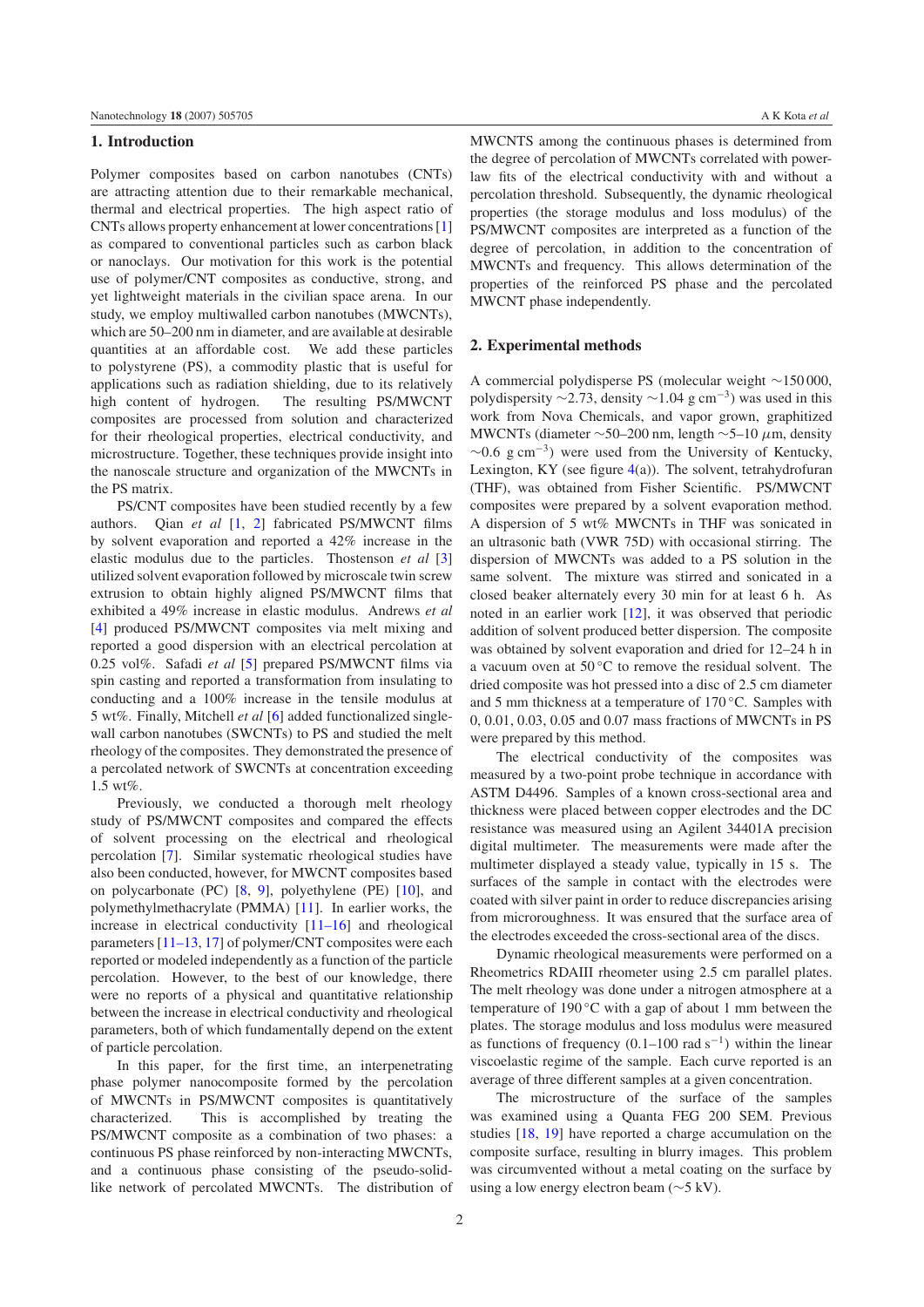<span id="page-2-0"></span>

**Figure 1.** (a) Electrical conductivity of the nanocomposites at various MWCNT concentrations using fits from a classical power-law formula. (b) Degree of percolation at various MWCNT concentrations.

## **3. Results and discussion**

#### *3.1. Electrical conductivity measurements*

<span id="page-2-1"></span>Measurements of the conductivity of PS-MWCNT composites as a function of the MWCNT concentration can be seen in figure  $1(a)$  $1(a)$ . Each data point on the plot represents the average of measurements on 6–8 different samples, and the scatter in the data was within 5% of this average value. The conductivity of pure PS is  $\sim 10^{-20}$  S m<sup>-1</sup>. Upon adding the MWCNTs, the conductivity of the composite increased by 20 orders of magnitude, approaching a value of 1 S m<sup>-1</sup>. Such conductivity data are classically interpreted using the following power-law expression for the conductivity as a function of the particle volume fraction  $β$ :

$$
\sigma_{\rm c}^{\rm PL}(\beta) = \sigma_{\rm PS} + K(\beta - \beta_c)^{\lambda}.
$$
 (1)

Here,  $\sigma_c^{PL}$  is the conductivity of the composite determined by the power-law fit,  $\sigma_{PS}$  is the electrical conductivity of the pure PS, *K* is a constant based on the interconnectivity of the MWCNTs,  $\beta_c$  is the percolation threshold and  $\lambda$  is the critical exponent. The percolation threshold corresponds to the formation of a CNT network that allows electron transport by tunneling or electron hopping along CNT interconnects. The conductivity data for PS-MWCNT composites in figure [1\(](#page-2-0)a)

<span id="page-2-3"></span><span id="page-2-2"></span>**Table 1.** The best-fit power-law parameters for the electrical conductivity of PS/MWCNT composites.

| Power-law parameter THF $(\sigma_c)$ |       |
|--------------------------------------|-------|
| ĸ                                    | 16    |
|                                      | 0.019 |
|                                      | 1.9   |

**Table 2.** The relationship between mass and volume fractions for PS/MWCNT composites obtained using a linear rule-of-mixtures. Also shown is the degree of percolation calculated from the electrical conductivity measurement for each composition using the power-law fit.

| <b>Mass</b><br>fraction | Volume<br>fraction | Degree of<br>percolation |
|-------------------------|--------------------|--------------------------|
| 0.01                    | 0.02               | 0.00                     |
| 0.03                    | 0.05               | 0.42                     |
| 0.05                    | 0.08               | 0.62                     |
| 0.07                    | 0.12               | 0.75                     |
|                         |                    |                          |

were fit to equation [\(1\)](#page-2-1) using linear least squares analysis. The best-fit parameters are shown in table [1.](#page-2-2) For the fits, mass fractions  $(w)$  had to be converted to volume fractions (values in table [2\)](#page-2-3) using a linear rule-of-mixtures as follows:

$$
\beta = \frac{w\rho_{\rm PS}}{\rho_{\rm MWNCT} + w(\rho_{\rm PS} - \rho_{\rm MWCNT})}.
$$
 (2)

Here,  $\rho_{PS}$  is the density of PS and  $\rho_{MWCNT}$  is the density of MWCNTs.

#### *3.2. Characterization of melt rheology*

The melt rheology of the PS/MWCNT composites was investigated through dynamic rheological measurements. The storage modulus  $G'$  and the loss modulus  $G''$  as functions of frequency can be seen in figure [2.](#page-3-0) It is clear that both  $G'$  and  $G''$  increase with MWCNT concentration. At concentrations exceeding 2 vol%, G' reaches a plateau at low frequencies indicating that the percolated MWCNTs form a pseudo-solidlike network with strong interactions between polymer and particles [\[20,](#page-6-15) [21\]](#page-6-16).

Similar to the electrical percolation threshold, rheological percolation is correlated with the onset of power-law dependence of a rheological property on the volume fraction. However, there is no agreement on which quantity to use in this regard: for example, while Du *et al* [\[11\]](#page-6-10) report the percolation based on *G'*, Kharchenko *et al* [\[17\]](#page-6-11) report the percolation based on  $G'/G''$ . Furthermore, the onset of rheological percolation precedes electrical percolation according to some studies [\[11\]](#page-6-10), while others have claimed that it occurs at a higher concentration [\[17\]](#page-6-11).

In order to gain further insight into the relationship between electrical and rheological percolation, the PS/MWCNT composite is considered as a combination of two phases: a continuous PS phase reinforced by non-interacting MWCNTs, and a continuous phase consisting of a pseudo-solid-like network of percolated MWCNTs. In order to quantify the distribution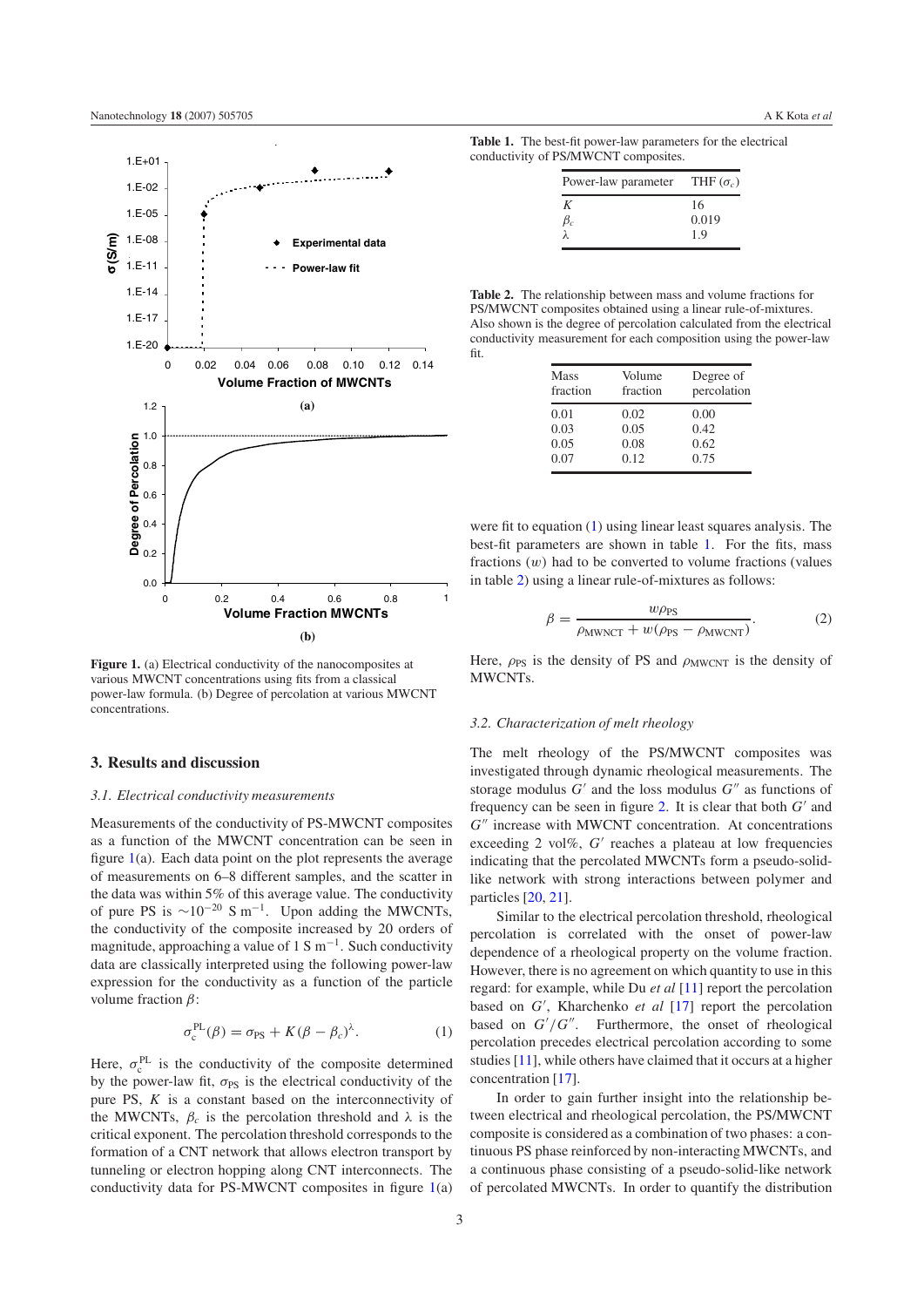<span id="page-3-0"></span>

Figure 2. (a) Storage modulus  $(G')$  and (b) loss modulus  $(G'')$  of the composites as a function of frequency where the experimental data are symbols and the fits from the rheological model are lines. Data are shown for a range of MWCNT concentrations. Note that the fits from the proposed rheological model match well with the experimental data.

of MWCNTs among the phases, we propose the *degree of percolation*  $(\overline{C}(\beta))$ , defined as:

$$
\bar{C}(\beta) = \frac{\sigma_c^{\text{PL}}(\beta)}{\sigma_c^{\text{PLPT0}}(\beta)},\tag{3}
$$

where  $\sigma_c^{\text{PLPT0}}(\beta)$  is the value of electrical conductivity according to the power-law fit when the percolation threshold is 0 vol% (i.e., instantaneous percolation). Thus, the degree of percolation reflects the offset in the connectivity of the MWCNTs that begins above the percolation threshold. The degree of percolation  $\bar{C}(\beta)$  as a function of volume fraction can be seen in figure [1\(](#page-2-0)b). The  $\overline{C}(\beta)$  based on the power-law model converges to the theoretical maximum above a volume fraction of 0.6, which is close to the classical theoretical maximum packing fraction for cylinders of 0.79 where full percolation of the microstructure would have to occur. This indicates that the degree of percolation obtained from the power-law fit can provide a physically reasonable prediction of the distribution of MWCNTs among the interpenetrating phases. The degree of percolation corresponding to each of the compositions that was characterized is shown in table [2.](#page-2-3)

By using a linear rule-of-mixtures formulation commonly employed for predicting the properties of interpenetrating phase composites [\[22,](#page-6-17) [23\]](#page-6-18), we propose to use a product of the degree of percolation and the volume fraction to quantify the contribution of each phase to the dynamic rheological properties of the composite:  $\beta \bar{C}(\beta)$  for the continuous phase consisting of a pseudo-solid-like network of percolated MWCNTs and  $1 - \beta C(\beta)$  for the continuous phase of PS reinforced by non-interacting MWCNTs. Accordingly, the storage modulus,  $G'$ , and the loss modulus,  $G''$ , can each be represented as a function of the degree of percolation,  $\overline{C}(\beta)$ , frequency,  $\omega$ , and MWCNT volume fraction,  $\beta$ , as shown in equations  $(4)$ – $(9)$ . The relationships in equations  $(4)$ – [\(9\)](#page-3-2) are obtained from classical formulas used for describing the rheological response of polymers, including the effect of non-interacting particles and the viscoelastic behavior of a solid [\[24–29\]](#page-6-19). The continuous phase of percolated MWCNTs is modeled using a frequency dependent behavior of a elastic– viscoplastic solid observed in clay suspensions [\[25\]](#page-6-20), while the unpercolated MWCNTs are modeled by using the classical Nielsen formula that introduces the concept of maximum packing using a generalized Kerner equation [\[29\]](#page-6-21).

<span id="page-3-1"></span>
$$
G'(\beta, \bar{C}(\beta), \omega) = \beta \bar{C}(\beta) \left[ G'_{PMWCNT}(0) + \eta'_{PMWCNT}(\infty) \omega^c_{PMWCNT} \left( \left( \frac{\omega}{\omega^c_{PMWCNT}} \right)^5 \right) + \left( \frac{\omega}{\omega^c_{PMWCNT}} \right) \right] + (1 - \beta \bar{C}(\beta))
$$
  
 
$$
\times \left[ \frac{1 + A \left( \frac{G'_{RMWCNT}}{G'_{RMWCNT}/G'_{PS}(\omega) - 1} \right) \varphi(\beta)}{1 - \left( \frac{G'_{RMWCNT}}{G'_{RMWCNT}/G'_{PS}(\omega) + A} \right) \varphi(\beta) \psi(\varphi(\beta))} \right] G'_{PS}(\omega) \tag{4}
$$

$$
G''(\beta, \bar{C}(\beta), \omega) = \beta \bar{C}(\beta) \left[ G''_{\text{PMWCNT}}(0) \right]
$$

$$
+ \eta_{\text{PMWCNT}}^{\prime\prime}(\infty)\omega_{\text{PMWCNT}}^{c}\left(\left(\frac{\omega}{\omega_{\text{PMWCNT}}^{c}}\right)^{3}\n+ \left(\frac{\omega}{\omega_{\text{PMWCNT}}^{c}}\right)\right) + (1 - \beta \bar{C}(\beta))\n\times \left[\frac{1 + A\left(\frac{G_{\text{RMWCNT}}^{\prime\prime}/G_{\text{PS}}^{\prime\prime}(\omega) - 1}{1 - \left(\frac{G_{\text{RMWCNT}}^{\prime\prime}/G_{\text{PS}}^{\prime\prime}(\omega) + A}{G_{\text{RMWCNT}}^{\prime\prime}/G_{\text{PS}}^{\prime\prime}(\omega) + A}\right)\varphi(\beta)\psi(\varphi(\beta))\right] G_{\text{PS}}^{\prime\prime}(\omega), \quad (5)
$$

<span id="page-3-3"></span><span id="page-3-2"></span>where,

$$
G'_{\rm PS}(\omega) = G_{\rm PS}^p \frac{\left(\frac{\omega}{\omega_{\rm FS}^c}\right)^{2p}}{\left(1 + \left(\frac{\omega}{\omega_{\rm FS}^c}\right)^p\right)^2} \tag{6}
$$

$$
G''_{\rm PS}(\omega) = \eta_{\rm PS}(0) \frac{\omega}{\left(1 + \left(\frac{\omega}{\omega_{\rm PS}^c}\right)^q\right)^2} \tag{7}
$$

$$
\psi(\varphi(\beta)) = 1 + (1 - \varphi_m)\varphi(\beta)/\varphi_m^2 \tag{8}
$$

$$
\varphi(\beta) = (\beta - \beta \bar{C})/(1 - \beta \bar{C})
$$
\n(9)

and the following constants are determined by applying equations  $(4)$ – $(7)$  to the experimental melt rheology data: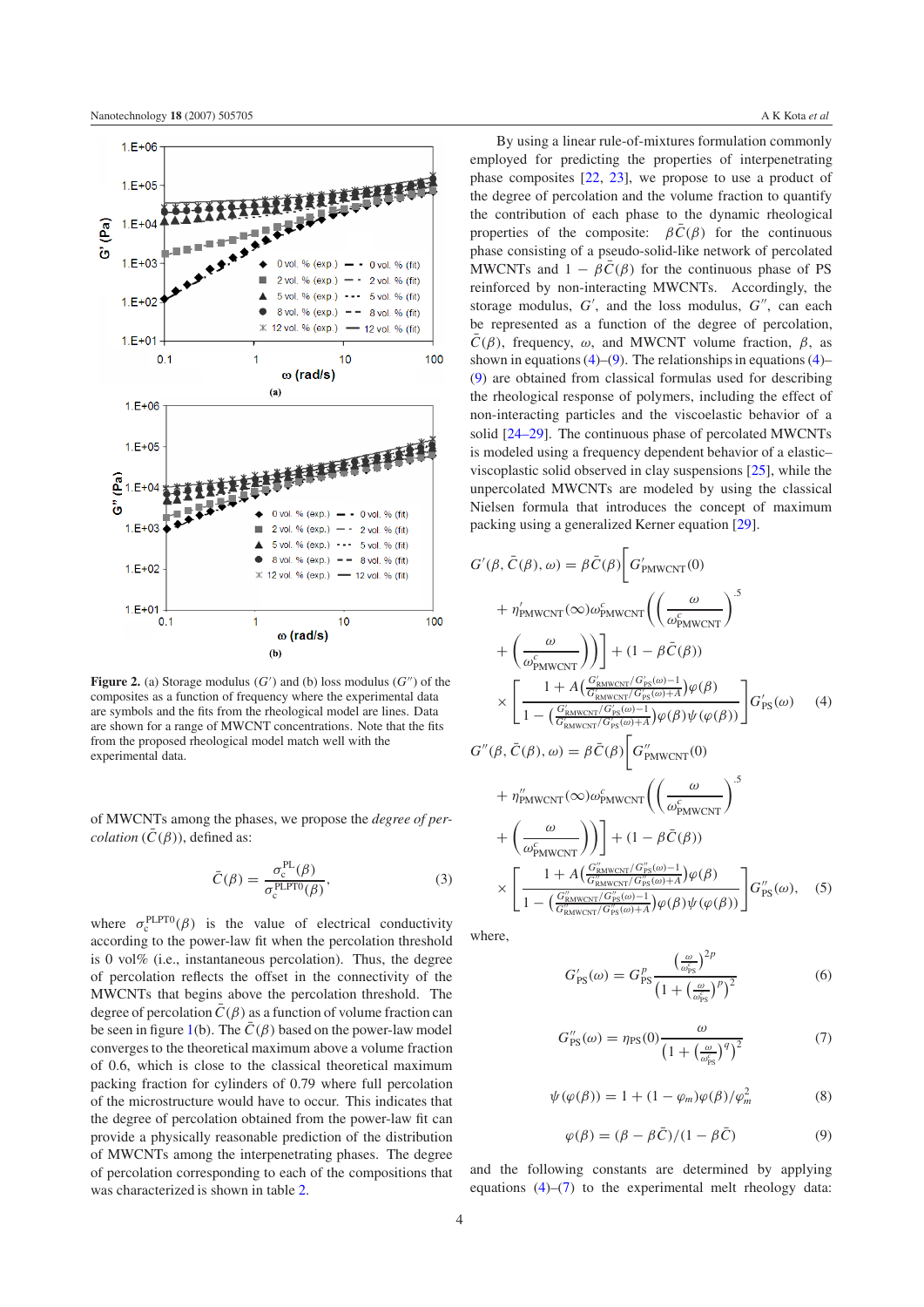| $G'_{\text{PMWCNT}}(0)$                          | storage modulus of the continuous phase  |
|--------------------------------------------------|------------------------------------------|
|                                                  | of percolated MWCNTs as $\varpi \to 0$   |
| $\eta'_{\text{PMWCNT}}(\infty)$                  | real part of complex viscosity for the   |
|                                                  | continuous phase of percolated MWCNTs    |
|                                                  | as $\pi \to \infty$                      |
| $G'_{\text{RMWCNT}}$                             | effective storage modulus of the MWCNT   |
|                                                  | reinforcement in the continuous PS phase |
| $G_{\rm PS}^p$                                   | plateau modulus of pure PS               |
| $G''_{\text{PMWCNT}}(0)$                         | loss modulus of the continuous phase of  |
|                                                  | percolated MWCNTs as $\varpi \to 0$      |
| $\eta^{\prime\prime}_{\mathrm{PMWCNT}}(\infty)$  | imaginary part of complex viscosity for  |
|                                                  | continuous phase of percolated MWCNTs    |
|                                                  | as $\pi \to \infty$                      |
| $G''_{\text{RMWCNT}}$                            | effective loss modulus of the MWCNT      |
|                                                  | reinforcement in the continuous PS phase |
| $\eta_{PS}(0)$                                   | viscosity of pure PS as $\varpi \to 0$   |
| p, q,                                            | power-law indices                        |
| $\omega_{\text{PS}}^c, \omega_{\text{PMWCNT}}^c$ | critical frequencies related to the      |
|                                                  | relaxation of pure PS and percolated     |
|                                                  | <b>MWCNTs</b>                            |
| $\overline{A}$                                   | shape and orientation factor of          |
|                                                  | reinforcement                            |
| $\varphi_m$                                      | maximum theoretical volume fraction of   |
|                                                  | non-interacting MWCNTs.                  |

Thus, the degree of percolation obtained from the electrical conductivity measurements provides a means of distinguishing the effect of percolated and unpercolated MWCNTs. This essentially results in a modification of the Nielsen equation for unpercolated suspensions to include the effects of percolation.

The fits to the experimental data obtained from using the new rheological models and the degree of percolation can also be seen in figure [2.](#page-3-0) These results indicate a good correlation between the fits and the experimental data, and verify the appropriateness of the new rheological models for capturing the formation of the interpenetrating phase composite from the percolation of the MWCNTs. Thus, the new rheological models permit, for the first time, determination of the properties of the continuous phase consisting of a pseudo-solid-like network of percolated MWCNTs. These values can be seen in table [3.](#page-4-0) The continuous phase of percolated MWCNTs exhibits an elastic solid-like behavior at low frequencies with a complex modulus,  $G^*_{\text{PMWCNT}}(0) = \sqrt{}$  $\sqrt{(G'_{\text{PMWCNT}}(0))^2 + (G''_{\text{PMWCNT}}(0))^2}$  = 360 kPa, and then transitions at higher frequencies to a viscoplastic solid-like behavior with a complex viscosity,  $\eta^*_{\text{PMWCNT}}(\infty) = \sqrt{\frac{\eta^*_{\text{PMWCNT}}(\infty)}{n}}$  $\sqrt{(\eta'_{\text{PMWCNT}}(\infty))^2 + (\eta''_{\text{PMWCNT}}(\infty))^2}$  = 6 kPa s rad<sup>−</sup>1. Simultaneously, it is possible to isolate the effects of the non-interacting MWCNTs that reinforce the PS. The reinforcing MWCNTs behave like an elastic solid with an effective complex modulus,  $G^*_{\text{RMWCNT}}(0)$  =  $\sqrt{(G'_{\text{RMWCNT}}(0))^2 + (G''_{\text{RMWCNT}}(0))^2} = 208 \text{ kPa}.$ 

The frequency response at low and high frequencies provides direct insight into the nature of the continuous phase of percolated MWCNTs. The normalized complex modulus,  $G^*(\omega)/G^*(0)$ , and the normalized complex viscosity,  $\eta^*(\omega)/\eta^*(0)$ , seen in figure [3](#page-4-1) are consistent with the frequency independent modulus of an elastic solid at low frequencies and frequency independent viscosity of a

<span id="page-4-1"></span>

<span id="page-4-0"></span>**Figure 3.** Normalized rheological properties of the continuous phase of percolated MWCNTs indicating elastic–viscoplastic behavior with a crossover in behavior from elastic to viscoplastic at the normalized frequency of 1.

**Table 3.** The values of the material properties determined from fitting experimental data for the PS/MWCNT composite with the new rheological models.

| Constant                         | Value                       |
|----------------------------------|-----------------------------|
| $\eta'_{\text{PMWCNT}}(\infty)$  | $4 \text{ kPa s rad}^{-1}$  |
| $G'_{\text{PMWCNT}}(0)$          | 350 kPa                     |
| $G'_{\text{RMWCNT}}$             | 200 kPa                     |
| $G_{PS}^p$                       | 100 kPa                     |
| $\eta''_{\text{PMWCNT}}(\infty)$ | 5 kPa s rad <sup>-1</sup>   |
| $G''_{\text{PMWCNT}}(0)$         | 80 kPa                      |
| $G''_{\text{RMWCNT}}$            | 60 kPa                      |
| $\eta_{PS}(0)$                   | $10 \text{ kPa s rad}^{-1}$ |
| P                                | 0.70                        |
| Q                                | 0.55                        |
| $\omega_{\text{PS}}^c$           | 12 rad $s^{-1}$             |
| $\omega_{\text{PMWCNT}}^c$       | $80 \text{ rad s}^{-1}$     |
| A                                | 1000                        |
| $\varphi_m$                      | 0.65                        |

viscoplastic solid at high frequencies. This behavior is indicative of a scaffold-like microstructure that exhibits a stick–slip friction mechanism at higher frequencies similar to that observed above  $T_g$  in nanoparticle-reinforced polymer composites [\[30\]](#page-6-22).

This aspect of the research has an important implication in providing a new methodology for quantifying the continuous phase formed by the percolation of nanostructures in polymer nanocomposites through the properties obtained using equations [\(4\)](#page-3-1)–[\(9\)](#page-3-2). It can be applied to functionalized nanostructures being developed for [\[31,](#page-6-23) [32\]](#page-6-24): (a) controlling the percolation of the nanostructures through self-assembly, (b) enhancing their interaction with the continuous reinforced polymer phase, (c) enhancing the cohesion between nanostructures. This is possible because the continuous reinforced polymer phase stabilizes the state of the continuous phase of percolated nanostructures, which is similar in principle to the stabilization of proteins using formalin-fixed, paraffin-embedded tissue blocks for histopathology.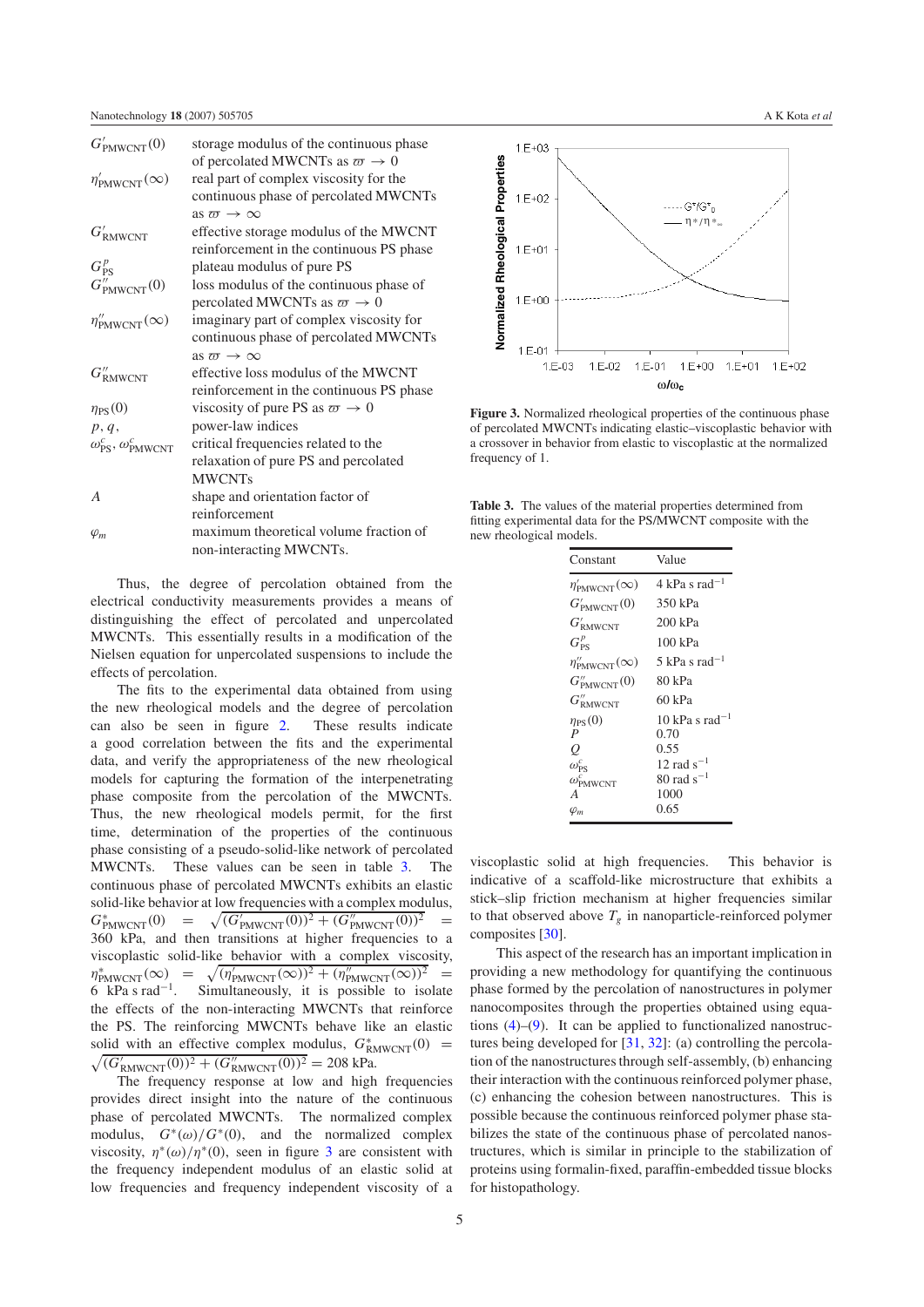<span id="page-5-0"></span>

**Figure 4.** Scanning electron micrographs of: (a) an agglomeration of the as-received MWCNTs, and (b) the surface of an 8 vol% PS/MWCNT composite prepared by the solvent evaporation method indicating random dispersion and percolation of MWCNTs as also indicated by electrical conductivity measurements.

## *3.3. Microstructural characterization using scanning electron microscopy*

The microstructure formed by the continuous phase of percolated MWCNTs was further studied using a scanning electron microscope (SEM). An agglomeration of the MWCNTs used in this work before they have been sonicated can be seen in figure  $4(a)$  $4(a)$ . It was observed that the diameter ranged from 50 to 200 nm and the length ranged from 5 to 10  $\mu$ m. The surface of the composite discs after hot-pressing revealed a random, isotropic dispersion of MWCNTs, as shown in figure  $4(b)$  $4(b)$  for the 8 vol% composite. The concentration of MWCNTs qualitatively appears to be consistent with volume fraction calculations, and the interconnectivity of the continuous phase of percolated MWCNTs resulting in the electrical and rheological percolation is also evident.

The microstructure characterized using SEM appears to possess scaffold-like characteristics. With a high aspect ratio (approximately 50:1), the MWCNTs appear to randomly overlap after the solvent evaporation process. With such a high aspect ratio, adhesion between the interconnected MWCNTs results in a frequency dependent cohesion at lower frequencies occurring over small contact areas across the percolated MWCNTs. At higher frequencies it is possible for small disturbances to cause separation due to a dynamic stick– slip friction mechanism. The micrographs obtained from the SEM also provide qualitative visual evidence of the scaffoldlike microstructure of the continuous phase of percolated MWCNTs.

#### **4. Conclusions**

In summary, an interpenetrating phase polymer nanocomposite formed by the percolation of MWCNTs in PS was quantitatively characterized. The electrical conductivity measurements indicate that as the structure begins to percolate, the conductivity increases 20 orders of magnitude to 1 S  $m^{-1}$ at 12 vol% MWCNTs. To analyze the percolation behavior, the experimental data was fit using a classical power-law formula. Significant enhancements were also observed in the rheological properties of the PS/MWCNT composites due to the formation of the interpenetrating phases. At the low frequency limit, the storage modulus exhibited a

predominant plateau at concentrations exceeding 2 vol%, indicating a pseudo-solid-like behavior due to percolation of the MWCNTs.

In order to elucidate on the relationship between the electrical and rheological percolation, the PS/MWCNT composite was treated as a combination of two phases: a continuous phase consisting of a pseudo-solid-like network of percolated MWCNTs, and a continuous PS phase reinforced by non-interacting MWCNTs. In order to quantify the distribution of MWCNTs among the phases, the *degree of percolation* was proposed from the power-law fit to the electrical conductivity data. The degree of percolation was used with a rule-ofmixtures formulation to determine the contribution of each continuous phase to the dynamic rheological properties of the PS/MWCNT composite.

For the first time, using the above proposed method, it was possible to determine the properties of the continuous phase of percolated MWCNTs. The continuous phase of percolated MWCNTs exhibits an elastic solid-like behavior at low frequencies with a complex modulus of 360 kPa, and then transitions at high frequencies to a viscoplastic solidlike behavior with a complex viscosity of 500 kPa s  $rad^{-1}$ . Simultaneously, it is possible to isolate the effect of noninteracting MWCNTs reinforcing the PS. The reinforcing MWCNTs behave like an elastic solid with a modulus of 208 kPa.

The frequency response at low and high frequencies provides direct insight into the nature of the continuous phase of percolated MWCNTs. The normalized complex modulus,  $G^*(\omega)/G^*(0)$ , and the normalized complex viscosity,  $\eta^*(\omega)/\eta^*(0)$ , are consistent with the frequency independent modulus of an elastic solid at low frequencies and frequency independent viscosity of a viscoplastic solid at high frequencies. This behavior is indicative of a scaffold-like microstructure that exhibits a stick–slip friction mechanism at the interface of the percolated MWCNTs at higher frequencies. Additional evidence of this microstructure was obtained via SEM.

## **Acknowledgment**

The research in this paper was supported by NASA-Goddard Space Flight Center, Greenbelt, MD.